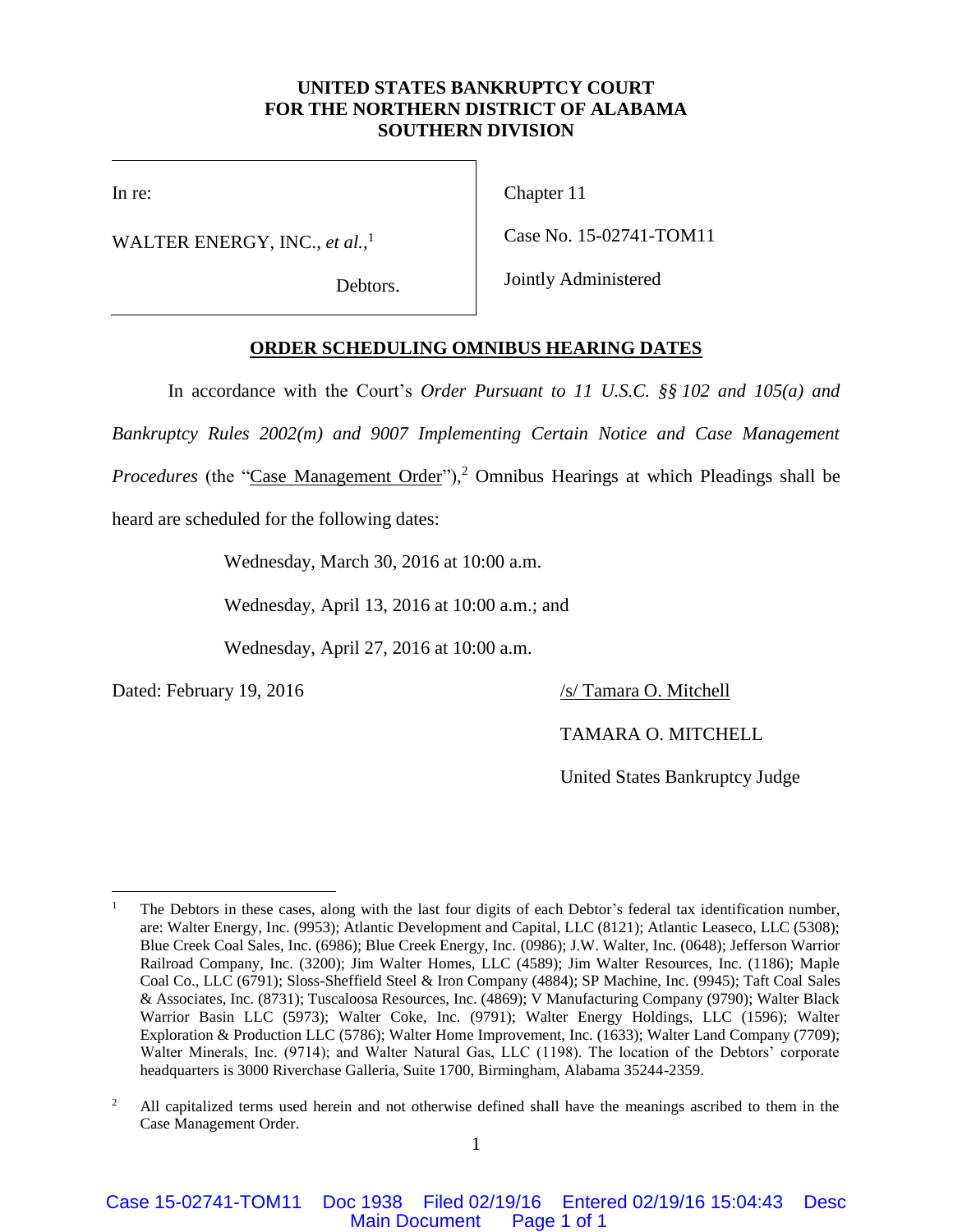# **Notice Recipients**

| District/Off: $1126-2$ | User: rharless  | Date Created: 2/19/2016 |
|------------------------|-----------------|-------------------------|
| Case: 15-02741-TOM11   | Form ID: pdf000 | Total: 255              |

**Recipients submitted to the BNC (Bankruptcy Noticing Center) without an address:**

cr Delaware Trust Company, as Indenture Trustee

| aty        | Lisa Beckerman                                                                                    |          |
|------------|---------------------------------------------------------------------------------------------------|----------|
|            |                                                                                                   | TOTAL: 2 |
|            | <b>Recipients of Notice of Electronic Filing:</b>                                                 |          |
| aty        | Patrick Darby<br>pdarby@babc.com                                                                  |          |
| aty        | Adrian Zareba<br>zareba.adrian@pbgc.gov                                                           |          |
| aty        | Adrienne K Walker<br>awalker@mintz.com                                                            |          |
| aty        | Albert Kass<br>ecfpleadings@kccllc.com                                                            |          |
| aty        | Amber M. Whillock<br>awhillock@starneslaw.com<br>Arthur Lee Tucker<br>leetucker@leetucker-law.com |          |
| aty<br>aty | Benjamin Shaw Goldman<br>bgoldman@handarendall.com                                                |          |
| aty        | Bill D Bensinger<br>bdbensinger@csattorneys.com                                                   |          |
| aty        | Brian R Walding<br>bwalding@waldinglaw.com                                                        |          |
| aty        | C Taylor Crockett<br>taylor@taylorcrockett.com                                                    |          |
| aty        | Catherine L. Steege<br>csteege@jenner.com<br>Cathleen C Moore<br>ccmoore@babc.com                 |          |
| aty<br>aty | Charles Howard Moses, III<br>melissa@mosespc.com                                                  |          |
| aty        | Clark R Hammond<br>chammond@wallacejordan.com                                                     |          |
| aty        | Clyde Ellis Brazeal, III<br>ebrazeal@joneswalker.com                                              |          |
| aty        | D Christopher Carson<br>ccarson@burr.com                                                          |          |
| aty        | Daniel Pasky<br>dpasky@mcglinchey.com                                                             |          |
| aty<br>aty | Daniel D Sparks<br>ddsparks@csattorneys.com<br>Daniel D Sparks<br>ddsparks@csattorneys.com        |          |
| aty        | David B. Anderson<br>dbanderson@andersonweidner.com                                               |          |
| aty        | David Lewis Selby, II<br>dselby@baileyglasser.com                                                 |          |
| aty        | David S. Maxey<br>dsm@spain-gillon.com                                                            |          |
| aty        | Edward E. May<br>bankruptcy@maylegalgroup.com                                                     |          |
| aty<br>aty | Edward Q Ragland<br>ed.ragland@usdoj.gov<br>Edwin Bryan Nichols<br>bnichols@waldinglaw.com        |          |
| aty        | Eric L. Pruitt<br>epruitt@bakerdonelson.com                                                       |          |
| aty        | Eric T Ray<br>eray@balch.com                                                                      |          |
| aty        | Frank A. Anderson<br>anderson.frank@pbgc.gov                                                      |          |
| aty        | Frederick Mott Garfield<br>$fmg@spain-gillon.com$                                                 |          |
| aty<br>aty | gdavies@qcwdr.com<br>George N. Davies<br>Ginger D Cockrell<br>GINGERCOCKRELL@COMCAST.NET          |          |
| aty        | Glen Marshall Connor<br>gconnor@qcwdr.com                                                         |          |
| aty        | Grady Milton McCarthy<br>milton.mccarthy@asmc.alabama.gov                                         |          |
| aty        | Gregory Michael Taube<br>greg.taube@nelsonmullins.com                                             |          |
| aty        | Ira Dizengoff<br>idizengoff@akingump.com                                                          |          |
| aty<br>aty | J Leland Murphree<br>Lmurphree@maynardcooper.com<br>James Savin<br>jsavin@akingump.com            |          |
| aty        | James Blake Bailey<br>jbailey@babc.com                                                            |          |
| aty        | James G Henderson<br>$James H@pm-i.com$                                                           |          |
| aty        | James H White<br>jwhite@bakerdonelson.com                                                         |          |
| aty        | Jason Wayne Bobo<br>jwb@cabaniss.com<br>Jay R. Bender<br>jbender@babc.com                         |          |
| aty<br>aty | Jayna Partain Lamar<br>jlamar@maynardcooper.com                                                   |          |
| aty        | Jennifer Brooke Kimble<br>jkimble@rumberger.com                                                   |          |
| aty        | Jeremy L Retherford<br>jretherford@balch.com                                                      |          |
| aty        | Jesse S Vogtle, Jr<br>jvogtle@balch.com                                                           |          |
| aty<br>aty | John W. Mills<br>john.mills@btlaw.com<br>Joy Beth Smith<br>joybeth@maxpopejr.com                  |          |
| aty        | Karl John Fingerhood<br>karl.fingerhood@usdoj.gov                                                 |          |
| aty        | kelley.gillikin@revenue.alabama.gov<br>Kelley Askew Gillikin                                      |          |
| aty        | Kenneth Joe Wilson, Jr<br>kjwilson@wardwilsonlaw.com                                              |          |
| aty        | Kristine Manoukian<br>$k$ manoukian@akingump.com                                                  |          |
| aty<br>aty | Kristofor D Sodergren<br>bknotice@rcslaw.com<br>lapeterson@foley.com<br>Lars A. Peterson          |          |
| aty        | Leah M. Eisenberg<br>eisenberg.leah@arentfox.com                                                  |          |
| aty        | Lee R. Benton<br>lbenton@bcattys.com                                                              |          |
| aty        | Lindan J. Hill<br>lhill@gattorney.com                                                             |          |
| aty        | Mark F. Hebbeln<br>mhebbeln@foley.com                                                             |          |
| aty        | Mark P. Williams<br>mpwilliams@nwkt.com<br>mbrimmage@akingump.com                                 |          |
| aty<br>aty | Marty L. Brimmage, Jr.<br>Marvin E. Franklin<br>mfranklin@najjar.com                              |          |
| aty        | Matthew M Cahill<br>mcahill@bakerdonelson.com                                                     |          |
| aty        | Max C. Pope, Jr<br>max@maxpopejr.com                                                              |          |

## Case 15-02741-TOM11 Doc 1938-1 Filed 02/19/16 Entered 02/19/16 15:04:43 Desc PDF Picklist Creditors & Ptys: Notice Recipients Page 1 of 5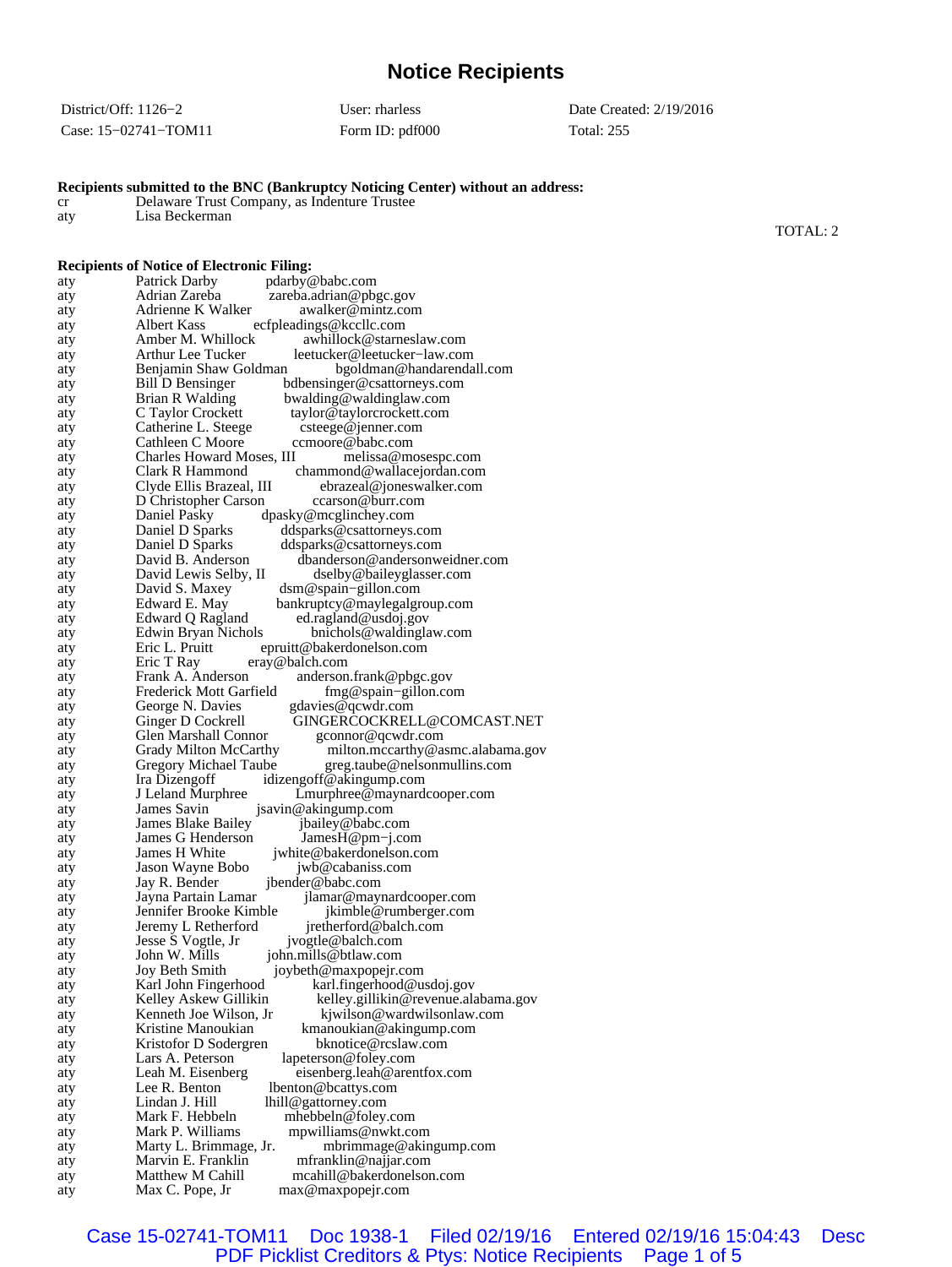| aty | Melissa M. Root<br>mroot@jenner.com                         |
|-----|-------------------------------------------------------------|
| aty | bankruptcy@fritzlawalabama.com<br>Michael A Fritz, Sr       |
| aty | modom@rumberger.com<br>Michael B Odom                       |
| aty | mbybee1@bellsouth.net<br>Michael E Bybee                    |
| aty | Michael Leo Hall<br>mhall@burr.com                          |
| aty | Michael Wesley Lindsey mlindsey@jandllawfirm.com            |
| aty | nstockman@handarendall.com<br>Norman Matt Stockman          |
| aty | Patricia Chen<br>patricia.chen@ropesgray.com                |
| aty | Patrick O'Neal Gray<br>pgray@sullivangraylaw.com            |
| aty | Paul Greenwood<br>pgreenwood@balch.com                      |
| aty | Polly Misra polly misra@nlrb.gov                            |
| aty | R. Scott Williams<br>swilliams@rumberger.com                |
| aty | rfowler@pjgf.com<br>Randolph M Fowler                       |
| aty | <b>Richard Patrick Carmody</b><br>richard.carmody@arlaw.com |
| aty | Robert A Morgan<br>rmorgan@rosenharwood.com                 |
| aty | Robert A Morgan<br>rmorgan@rosenharwood.com                 |
| aty | Robert Karl Ozols rozols@maynardcooper.com                  |
| aty | Robert Moore Weaver<br>weaver@qcwdr.com                     |
| aty | S Scott Hickman<br>scotthickmanlaw@gmail.com                |
| aty | Samuel Maples<br>sam@mtandj.com                             |
| aty | <b>Samuel Stephens</b><br>sstephens@bcattys.com             |
| aty | Shelley Bush Marmon<br>samarmon@cjmlaw.com                  |
| aty | sporterfield@sirote.com<br>Stephen B Porterfield            |
| aty | Steven J. Shaw<br>sshaw@sjslawfirm.com                      |
| aty | Susan Reid Sherrill–Beard<br>sherrill-beards @sec.gov       |
| aty | thumphries $@$ sirote.com<br>Thomas Benjamin Humphries      |
| aty | phahn@bakerdonelson.com<br>W Patton Hahn                    |
| aty | wfm@spain-gillon.com<br>Walter F McArdle                    |
| aty | William W Kannel<br>wkannel@mintz.com                       |

TOTAL: 92

#### **Recipients submitted to the BNC (Bankruptcy Noticing Center):**

| db   | Walter Energy, Inc., et al. 3000 Riverchase Galleria Suite 1700 Birmingham, AL 35244-2359<br>WHH Real Estate, LLC c/o Daniel D. Sparks 505 20th Street North Suite 1800 Birmingham, |                                 |  |       |
|------|-------------------------------------------------------------------------------------------------------------------------------------------------------------------------------------|---------------------------------|--|-------|
| cr   | AL 35203                                                                                                                                                                            |                                 |  |       |
| cr   | Cowin & Company, Inc. c/o Daniel D. Sparks 505 20th Street North Suite 1800 Birmingham,<br>AL 35203                                                                                 |                                 |  |       |
| cr   | Nelson Brothers, LLC c/o Daniel D. Sparks 505 20th Street North Suite 1800 Birmingham,<br>AL 35203                                                                                  |                                 |  |       |
| ba   | J. Thomas Corbett Bankruptcy Administrator 1800 5th Avenue North Birmingham, AL 35203                                                                                               |                                 |  |       |
| cr   | United Mine Workers of America c/o Sharon L. Levine Lowenstein Sandler, LLP 65 Livingston<br>Avenue & 6 Becker Farm Rd Roseland, NJ 07068                                           |                                 |  |       |
| intp | Steering Committee c/o Akin Gump Strauss Hauer & Feld LLP One Bryant Park Bank of America<br>Tower New York, NY 10036–6745                                                          |                                 |  |       |
| intp | Wilmington Trust, National Association Corporate Capital Markets 50 South Sixth Street Ste<br>1290 Minneapolis, MN 55402                                                            |                                 |  |       |
| intp | Scott Greissman White & Case LLP 1155 Avenue of the Americas New York, NY 10036                                                                                                     |                                 |  |       |
| cr   | Alabama State Port Authority c/o Benjamin S. Goldman, Esquire 2001 Park Place North Suite<br>1200 Birmingham, AL 35203                                                              |                                 |  |       |
| cr   | Thompson Tractor Co., Inc. c/o Benjamin S. Goldman, Esquire 2001 Park Place North Suite<br>1200 Birmingham, AL 35203 UNITED STATES                                                  |                                 |  |       |
| cr   | Parker Towing Company, Inc. c/o Benjamin S. Goldman, Esquire 2001 Park Place North Suite<br>1200 Birmingham, AL 35203 UNITED STATES                                                 |                                 |  |       |
| cr   | RGGS Land & Minerals, LTD., L.P. c/o Robert A. morgan ROSN HARWOOD, kPA 2200 Jack<br>Warner Parkway, Suite 200 P. O. Box 2727 Tuscaloosa, AL 35403-2727                             |                                 |  |       |
| cr   | Birmingham Rail & Locomotive, Co., Inc. Lindan J. Hill 600 University Park Place<br>100 Birmingham, AL 35209                                                                        |                                 |  | Suite |
| cr   | Arch Insurance Company c/o C. Ellis Brazeal III Jones Walker LLP 1819 5th Avenue<br>North Suite 1100 Birmingham, AL 35203                                                           |                                 |  |       |
| cr   | Aspen American Insurance Company c/o C. Ellis Brazeal III Jones Walker LLP 1819 5th Avenue<br>North                                                                                 | Suite 1100 Birmingham, AL 35203 |  |       |
| op   | Kurtzman Carson Consultants LLC Attn: James Le 2335 Alaska Ave. El Segundo, CA 90245                                                                                                |                                 |  |       |
| cr   | Shook and Fletcher Supply Company, Inc. c/o Stephen B. Porterfield Sirote & Permutt, P.C. 2311<br>Highland Avenue S. Birmingham, AL 35205                                           |                                 |  |       |
| cr   | G. R. Harsh Sr., Real Estate Holdings, LLC c/o Milton Harsh 110 Malaga Avenue Homewood, AL<br>35209                                                                                 |                                 |  |       |
| intp | Janine LaDouceur 264 Commerce Street Hawthorne, NY 10532                                                                                                                            |                                 |  |       |
| cr   | Hager Oil Company, Inc. c/o Marvin E. Franklin Najjar Denaburg, P.C. 2125 Morris<br>Avenue Birmingham, AL 35116                                                                     |                                 |  |       |
| cr   | S.E. Belcher, Jr. Private Foundation No. 3 c/o Jesse S. Vogtle, Jr. PO Box 306 Birmingham, AL<br>35201                                                                              |                                 |  |       |
| cr   | CONSOLIDATED PIPE & SUPPLY CO., INC. c/o Marvin E. Franklin Najjar Denaburg, P.C.<br>Morris Avenue Birmingham, AL 35203                                                             |                                 |  | 2125  |
| cr   | Pension Benefit Guaranty Corporation 1200 K St., NW Washington, DC 20005                                                                                                            |                                 |  |       |
| cr   | Automotive Rentals, Inc. c/o McGlinchey Stafford 10407 Centurion Pkwy. N. Suite<br>200 Jacksonville, FL 32256                                                                       |                                 |  |       |

Case 15-02741-TOM11 Doc 1938-1 Filed 02/19/16 Entered 02/19/16 15:04:43 Desc PDF Picklist Creditors & Ptys: Notice Recipients Page 2 of 5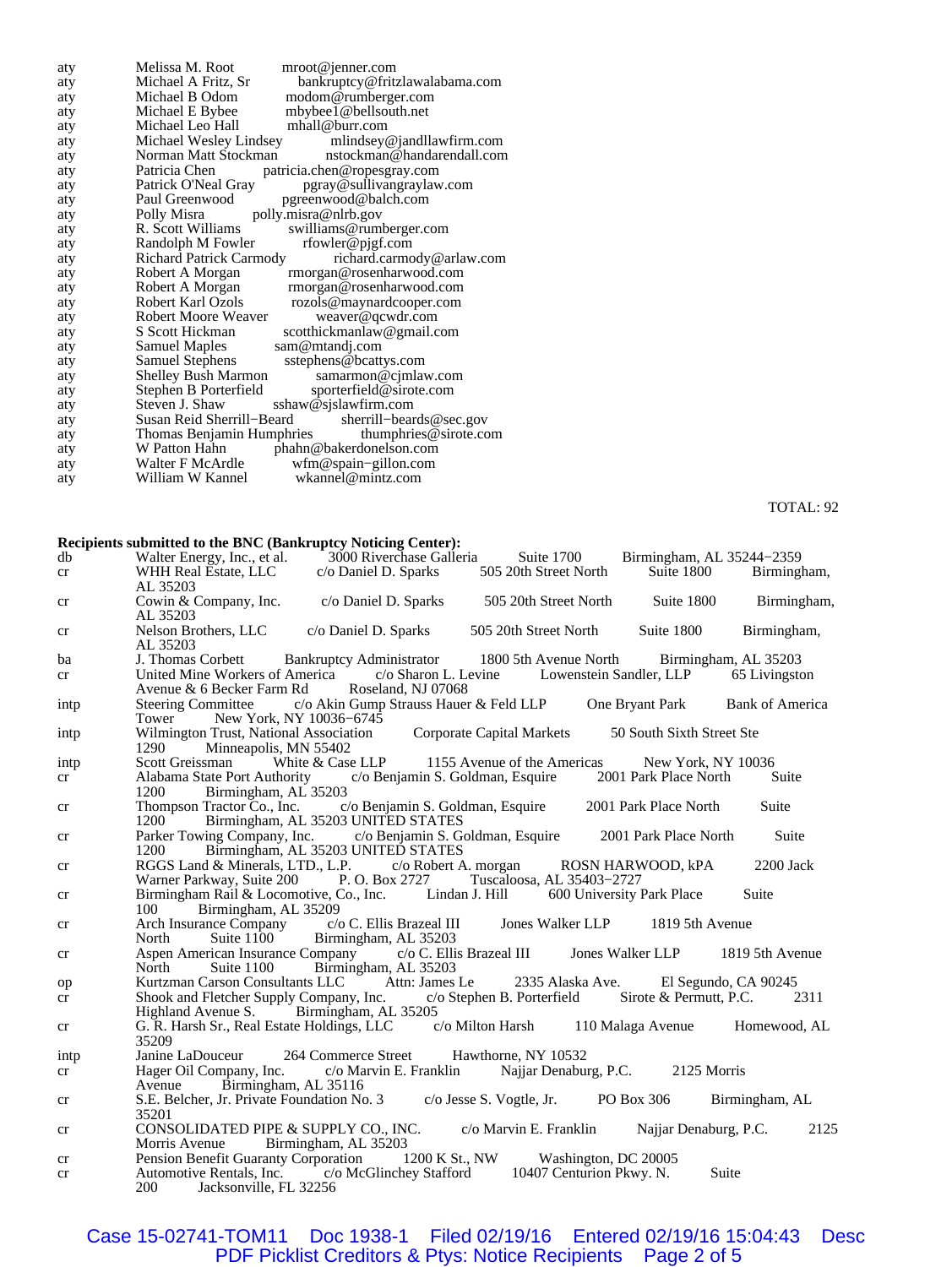cr Jefferson County Department of Health and/or Mark E. Wilson, MD 1400 Sixth Avenue South Birmingham, AL 35233<br>Wesley West Minerals, Ltd. c/o Robert A. Morgan cr Wesley West Minerals, Ltd. c/o Robert A. Morgan ROSEN HARWOOD, PA 2200 Jack Warner<br>Parkway, Suite 200 PO Box 2727 Tusclaoosa, AL 35403–2727 Parkway, Suite 200 PO Box 2727 Tusclaoosa, AL 35403−2727 intp U.S. Securities and Exchange Commission Atlanta Regional Office 950 East Paces Ferry Road, N.E. Suite 900 Atlanta, GA 30326-1382<br>George M. Phillippi 4 Office Park Circle, Suite cr George M. Phillippi 4 Office Park Circle, Suite 313 Birmingham,, AL 35223 cr Appalachian Power Company d/b/a American Electric Power c/o Eric T. Ray, Esq. Post Office Box<br>306 Birmingham, AL 35201 Birmingham, AL 35201 intp Ramsay McCormack Land Co. Inc. c/o Lee R. Benton Benton & Centeno, LLP 2019 3rd Avenue North Birmingham, AL 35203 intp Dominion Resources Black Warrior Trust by and through its Trustee, Southwest Bank c/o Lee R.<br>Benton Benton & Centeno, LLP 2019 3rd Avenue North Birmingham, AL 35203 Benton Benton & Centeno, LLP 2019 3rd Avenue North Birmingham, AL 35<br>
Comerica Bank Balch & Bingham LLP PO Box 306 Birmingham, AL 35201 cr Comerica Bank Balch & Bingham LLP PO Box 306 Birmingham, AL 352<br>cr NATIONAL LABOR RELATIONS BOARD Region 10 Birmingham Resident Office cr MATIONAL LABOR RELATIONS BOARD Region 10 Birmingham Resident Office 1130 22nd St S,<br>Suite 3400 BIRMINGHAM. AL 35205 JEFFERSON BIRMINGHAM, AL 35205 JEFFERSON cr Frontier Enterprises Balch & Bingham LLP PO Box 306 Birmingham,, AL 35201<br>crcm Mayer Electric Supply Co., Inc. Attn: Mark J. Horn 3405 4th Avenue S Birmingham, AL 35222 crcm Mayer Electric Supply Co., Inc. Attn: Mark J. Horn 3405 4th Avenue S Birminghar<br>crcm Delaware Trust Company, as Indenture Trustee Attn: Sandra E. Horwitz 2711 Centerville crcm Delaware Trust Company, as Indenture Trustee Road Wilmington, DE 19808 crcm UMWA 1974 Pension Plan and Trust Attn: David W. Allen 2121 K Street, N.W. Washington, DC 20037 crcm UMB Bank National Association Attn: Mark Flannagan 1010 Grand Blvd. Kansas City, MO 64106 crcm United Steelworkers Attn: David R. Jury 60 Boulevard of the Allies, Room 807 15222 crcm Hager Oil Company, Inc. Attn: Philip C. Grace P O Box 1429 Jasper, AL 35502-1429 crcm United Mine Workers of America Attn: Grant Crandall 18354 Quantico Gateway Drive, Suit crcm United Mine Workers of America Attn: Grant Crandall 18354 Quantico Gateway Drive, Suite 200 Triangle, VA 22172<br>Carroll Engineering Co. Attn: Greg Wolfe crcm Carroll Engineering Co. Attn: Greg Wolfe 227 Industrial Park Dr Harlan, KY 40831 crcm Consolidated Pipe & Supply Co., Inc. Attn: Chris Harper 1205 Hilltop Parkway Birmingham, AL 35124 cr Michael Earl Carney 51140 Highway 13 Eldridge, AL 35554<br>
cr Caterpillar Financial Services Corporation Baker, Donelson, Bearman, cr Caterpillar Financial Services Corporation Baker, Donelson, Bearman, Caldwell & Berkowitz,<br>PC 420 20th Street North Suite 1400 Birmingham, AL 35203 Birmingham, AL 35203<br>201 17th Street NW Suite 1700 cr Sandvik Mining and Construction USA, LLC 201 17th Street NW Suite 1700 Atlanta, GA 30363 aty Rachel L Webber ROSEN HARWOOD, PA 2200 Jack Warner Parkway, Suite 200 Post Office Box<br>2727 Tuscaloosa, AL 35403-2727 2727 Tuscaloosa, AL 35403−2727 crcm Pension Benefit Guaranty Corporation Attn: Michael Strollo 1200 K St. NW Washington, DC 20005<br>crcm Nelson Brothers LLC Attn: Jason K. Baker 820 Shades Creek Pkwy Ste 2000 Birmingham, AL 820 Shades Creek Pkwy Ste 2000 35209 intp Michael Bazley PO Box 20 Tracy, CA 95378 intp GE Capital Information Technology Solutions, Inc f/d/b/a IKON Financial Services Bankruptcy<br>Administration 1738 Bass Road P O Box 13708 Macon, GA 31208-3708 Administration 1738 Baseministration 1738<br>
American 1749 September 2019 3rd Avenue intp WHH Real Estate, LLC c/o Lee R. Benton Benton & Centeno, LLP North Birmingham, AL 35203<br>Alabama Gas Corporaton c/o Brian R. Walding cr Alabama Gas Corporaton c/o Brian R. Walding Walding LLC 2227 First Avenue South, Suite 100 Birmingham, AL 35233<br>Jewel D Chaney 2759 Count cr Jewel D Chaney 2759 County Road 63 South Berry, AL 35546<br>intp Robert Makohin 73280 Shadow Mountain Dr Unit D Palm Desert, CA 92260 intp Robert Makohin 73280 Shadow Mountain Dr Unit D Palm 1<br>intp Albert Plus, LLC 407 Vantage Point Tuscaloosa, AL 35406 407 Vantage Point cr EXLP Operating, LLC Stephen B. Porterfield Sirote & Permutt, P.C. 2311 Highland Avenue Birmingham, AL 35205 intp University of Notre Dame c/o Lee R. Benton Benton & Centeno, LLP 2019 3rd Avenue<br>North Birmingham, AL 35203 Birmingham, AL 35203<br>
e, Inc P.O. Box 290 cr KyKennKee, Inc P.O. Box 290 Vance, AL 35490 crcm Official Committee of Retired Employees of Walter Energy, Inc. Adams and Reese LLP 1901 6th Avenue North, Suite 3000 Birmingham, AL 35203 UNITED STATES OF AMERICA<br>Alabama Surface Mining Commission P. O. Box 2390 Jasper, AL 35402-2390 cr Alabama Surface Mining Commission P. O. Box 2390<br>cr Charles M. Cassidy Group, LLC c/o Kristofor D. Sodergren cr Charles M. Cassidy Group, LLC c/o Kristofor D. Sodergren Rosen Harwood, P.A. 2200 Jack<br>Warner Parkway, Suite 200 P.O. Box 2727 Tuscaloosa, AL 35403–2727 Tuscaloosa, AL 35403−2727 cr Alabama Department of Conservation and Natural Resources c/o Kristofor D. Sodergren Rosen Harwood,<br>P.A. P.O. Box 2727 Tuscaloosa, AL 35403-2727 P.A. P.O. Box 2727 Tuscaloosa, AL 35403−2727 ex Direct Fee Review LLC W. Joseph Dryer 1000 N West Street Suite 1200 Wilmington, DE 19801<br>ba Birmingham Water Works 3600 1st Avenue N Birmingham, AL 35222 ba Birmingham Water Works 3600 1st Avenue N Birmingham, AL 35222<br>aty Maynard, Cooper and Gale Maynard, Cooper, & Gale, P.C. 1901 Sixth Avenue North Maynard, Cooper and Gale Maynard, Cooper, & Gale, P.C. 1901 Sixth Avenue North 2400<br>AmSouth Harbert Plaza Birmingham, AL 35203–2618 AmSouth Harbert Plaza Birmingham, AL 35203−2618 cr Southeast Fabricators, Inc. c/o Kristofor D. Sodergren Rosen Harwood, P.A. P.O. Box 2727 Tuscaloosa, AL 35403 cr Citizens' Water Service, Inc. PO Box 670 Vance, AL 35490<br>intp Frankie R. Cicero PO Box 126 Sumiton, Al 35148 intp Frankie R. Cicero PO Box 126 Sumiton, Al 35148<br>cr Preston B. Burnett S. Scott Hickman, Atty at Law, LLC cr Preston B. Burnett S. Scott Hickman, Atty at Law, LLC c/o S. Scott<br>Hickman 2600 Tuscaloosa, Al 35401 Hickman 2600 Tuscaloosa, Al 35401<br>Oracle America, Inc. c/o Shawn M. Christia cr Oracle America, Inc. c/o Shawn M. Christianson Buchalter Nemer 55 Second Street, 17th Floor San Francisco Ca, 94105 SAN FRANCISCO intp Barbara Ann Chism 14123 Freeman Rd Tuscaloosa, AL 35405−9579 cr TN Dept of Revenue c/oTN Atty General, Bankruptcy Div PO Box 20207 Nashville, TN 37202−0207

Case 15-02741-TOM11 Doc 1938-1 Filed 02/19/16 Entered 02/19/16 15:04:43 Desc<br>PDF Picklist Creditors & Ptys: Notice Recipients Page 3 of 5 PDF Picklist Creditors & Ptys: Notice Recipients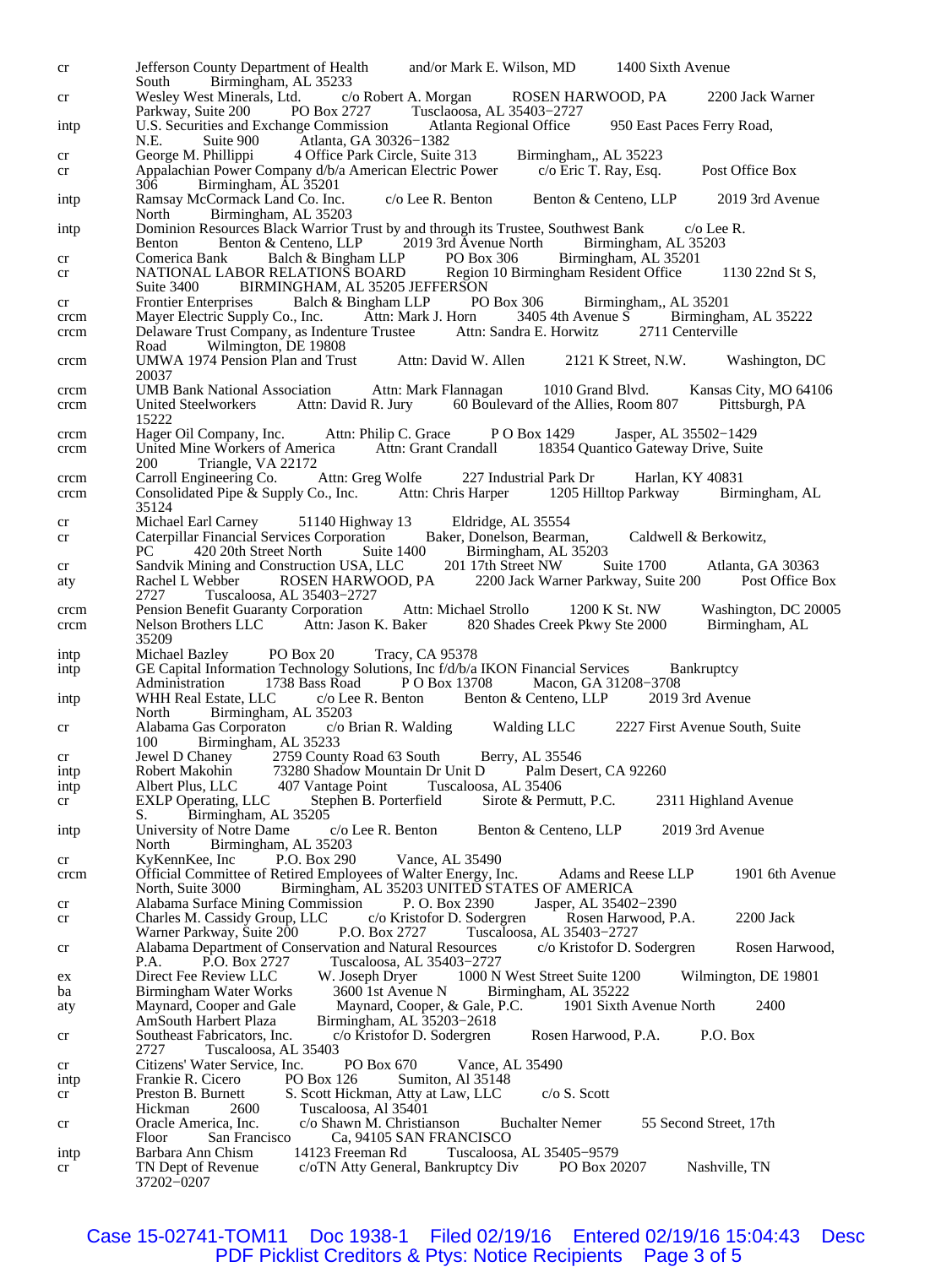op AixPartners LLP James A. Mesterharm, Managing Director 2000 Town Center Ste 2400 Southfield, MI 48075 op The Segal Company (Eastern States), Inc. 1920 N Street NW Suite 400 Washington, DC cr ACE American Insurance Company (Creditor) c/o David B. Anderson 505 N. 20th Street, Suite cr ACE American Insurance Company (Creditor) 1450 Birmingham cr United States of America Joyce White Vance United States Attorney 1801 Fourth Avenue Birmingham, AL 35203 fa Keightley & Ashner LLP 700 12th Street NW Washington, DC 20005<br>aud Ernst & Young LLP Jeffrey Blankenship 1901 6th Ave N Ste 1200 aud Ernst & Young LLP Jeffrey Blankenship 1901 6th Ave N Ste 1200 Birmingham, AL 35203<br>intp Ronnie Hodges 5023 Jiim Gogganus Rd Dora, AL 35062 intp Ronnie Hodges 5023 Jiim Gogganus Rd intp Terry Eulenstein 12116 Narrow Lane Brookwood, AL 35444<br>intp Vicki R. Craig 1801 Green Street Selma, AL 36703 Vicki R. Craig 1801 Green Street<br>Barbara Warren 116 Daventry Dr intp Barbara Warren 116 Daventry Dr Calera, AL 35040<br>intp Jeffrey Brian Watts P O Box 505 Resaca, GA 30735 intp Jeffrey Brian Watts P O Box 505<br>intp Franklin Perdue 3105 29th Ave N Franklin Perdue 3105 29th Ave N` Birmingham, AL 35207<br>Regions/FNBT c/o Robert A. Morgan ROSEN HARWOOI intp Regions/FNBT c/o Robert A. Morgan ROSEN HARWOOD, PA PO Box 2727 Tuscaloosa, AL 35403−2727 intp University of Notre Dame du Lac c/o Robert A. Morgan ROSEN HARWOOD, PA PO Box 2727 Tuscaloosa, AL 35403−2727 intp Regions Bank c/o Robert A. Morgan ROSEN HARWOOD, PA PO Box 2727 Tuscaloosa, AL 35403−2727 fa Berkeley Research Group LLC 1800 M St NW Ste 200 Washington, DC 20036<br>cr De–Gas c/o Jesse S. Vogtle, Jr. Balch & Bingham LLP PO Box 306 cr De–Gas c/o Jesse S. Vogtle, Jr. Balch & Bingham LLP PO Box 306 Birmingham, AL 35201<br>cr Pardee Minerals LLC Baker, Donelson, Bearman Caldwell & Berkowitz, PC 420 North 20th cr Pardee Minerals LLC Baker, Donelson, Bearman Street Suite 1400 Birmingham, AL 35203 Street Suite 1400 Birmingham, AL 35203<br>Airgas USA, LLC c/o Kathleen M. Miller cr Airgas USA, LLC c/o Kathleen M. Miller Smith, Katzenstein & Jenkins, LLP PO Box 410 Wilmington, DE 19801<br>Alabama Power Company c/o Eric T. Ray, Esq. cr Alabama Power Company c/o Eric T. Ray, Esq. Balch & Bingham P. O. Box 306 Birmingham, AL 35201−0306 cr George Hunter Enis c/o Kyle B. Fonville Burnett Plaza, Suite 2000 801 Cherry Street, Unit Fort Worth, TX 76102 cr Kforce, Inc. Cabaniss Johnston 2001 Park Place North Suite 700 Birmingham, AL 35203<br>
intp John Jenkins 1229–15th Place SW Birmingham, AL 35211 Place SW Birmingham, AL 35211<br>c/o James H. White, IV 420 20th Street North cr CSX Transportation, Inc. c/o James H. White, IV 420 20th Street North Suite<br>1400 Birmingham, AL 35203 Birmingham, AL 35203<br>Services, LLC c/o James H. White, IV cr Strata Mine Services, LLC c/o James H. White, IV Baker Donelson 420 20th Street Birmingham, AL 35203<br>Ionroe, P.C. c/o Lee R. Benton intp LLoyd, Gray, Whitehead & Monroe, P.C. c/o Lee R. Benton Benton & Centeno, LLP 2019 3rd<br>Avenue North Birmingham, AL 35203 Birmingham, AL 35203 cr Liquidity Solutions, Inc. Liquidity Solutions, Inc. 1 University Plaza, Suite 312 Hackensack, NJ 07601<br>KPMG LLP fa KPMG LLP Howard Steinberg 1350 Avenue of the Americas New York, NY 10019 27th Floor New York, NY 10017<br>Selma, AL 36703 mv Vicki R. Craig 1801 Green Street<br>fa PJT Partners LP 280 Park Avenue fa PJT Partners LP 280 Park Avenue New York, NY 10017<br>cr BLUE CROSS & BLUE SHIELD c/o Balch & Bingham LLP cr BLUE CROSS & BLUE SHIELD c/o Balch & Bingham LLP PO Box 306 Birmingham, AL 35201 intp Marco Resources, LLC 801 Ragland Road Beckley, WV 25801<br>cr Everett Cook 801 Ragland Road Beckley, WV 25801 cr Everett Cook 801 Ragland Road Beckley, WV 25801<br>mv Shelia R. Holmes 313 Oak Grove Church Rd Pearl, MS 39208 mv Shelia R. Holmes 313 Oak Grove Church Rd<br>aty Morrison & Foerster LLP 250 West 55th Street aty Morrison & Foerster LLP 250 West 55th Street New York, NY 10019−9601 aty Allan J. Arffa Paul, Weiss, Rifkind, Wharton & Garrison 1285 Avenue of the Americas New York, NY 10019−6064 aty Amelia C. Joiner Morgan, Lewis & Bockius LLP One Federal St Boston, MA 02110−1726<br>aty Andrew I. Silfen Arent Fox PLLC 1675 Broadway New York, NY 10019 New York, NY 10019 aty Beth Brownstein Arent Fox PLLC 1675 Broadway New York, NY 10019<br>aty Bobby H Cockrell, Jr Cockrell & Cockrell 1409 University Blvd Tuscaloc aty Bobby H Cockrell, Jr Cockrell & Cockrell 1409 University Blvd Tuscaloosa, AL 35401−1633 aty Bobby H Cockrell, Jr Cockrell & Cockrell 1409 University Blvd Tuscaloosa, AL 35401−1633 MORRISON &FOERSTER LLP 250 West 55th Street New York, NY 1001<br>France Moseland, NJ 07068 aty Bruce D. Buechler Lowenstein Sandler LLP 65 Livingston Avenue<br>
aty Charles B. Sklarsky Jenner & Block LLP 353 North Clark Street aty Charles B. Sklarsky Jenner & Block LLP 353 North Clark Street Chicago, IL 60654−3456 aty Charles L. Kerr MORRISON &FOERSTER LLP 250 West 55th Street New York, N'<br>aty Chris D. Lindstrom Cooper & Scully, P.C. 815 Walker St. #1040 Houston, TX 77002 aty Chris D. Lindstrom Cooper & Scully, P.C. 815 Walker St. #1040 aty Crystal R. Axelrod Morgan, Lewis & Bockius LLP 1000 Louisian aty Crystal R. Axelrod Morgan, Lewis & Bockius LLP 1000 Louisiana Street, Suite 4000 Houston, TX 77002−5005 aty Dan Youngblut Paul, Weiss, Rifkind, Wharton & Garrison 1285 Avenue of the Americas New York, NY 10019−6064 aty Daniel J. Leffell Paul, Weiss, Rifkind, Wharton & Garrison 1285 Avenue of the Americas New York, NY 10019−6064 aty David A. Hughes Hardin & Hughes 2121 14th St Tuscaloosa, AL 35401<br>aty David R. Jury United Steelworkers Five Gateway Center Room 807 Pittsburgh, PA 15222 aty David R. Jury United Steelworkers Five Gateway Center Room 807 Pittsburgh, PA 152<br>aty Eric J. Taube Taube Summers Harrison Taylor Meinzer Br 100 Congress Avenue Suite 1800 aty Eric J. Taube Taube Summers Harrison Taylor Meinzer Br 100 Congress Avenue Suite 1800 Austin, TX 78701 aty Erica J. Richards MORRISON &FOERSTER LLP 250 West 55th Street New York, NY 10019−9601 aty Harold L. Kaplan 321 North Clark St Ste 2800 Chicago, IL 60654−5313 aty J. Alexander Lawrence MORRISON &FOERSTER LLP 250 West 55th Street New York, NY 10019−9601

Case 15-02741-TOM11 Doc 1938-1 Filed 02/19/16 Entered 02/19/16 15:04:43 Desc PDF Picklist Creditors & Ptys: Notice Recipients Page 4 of 5